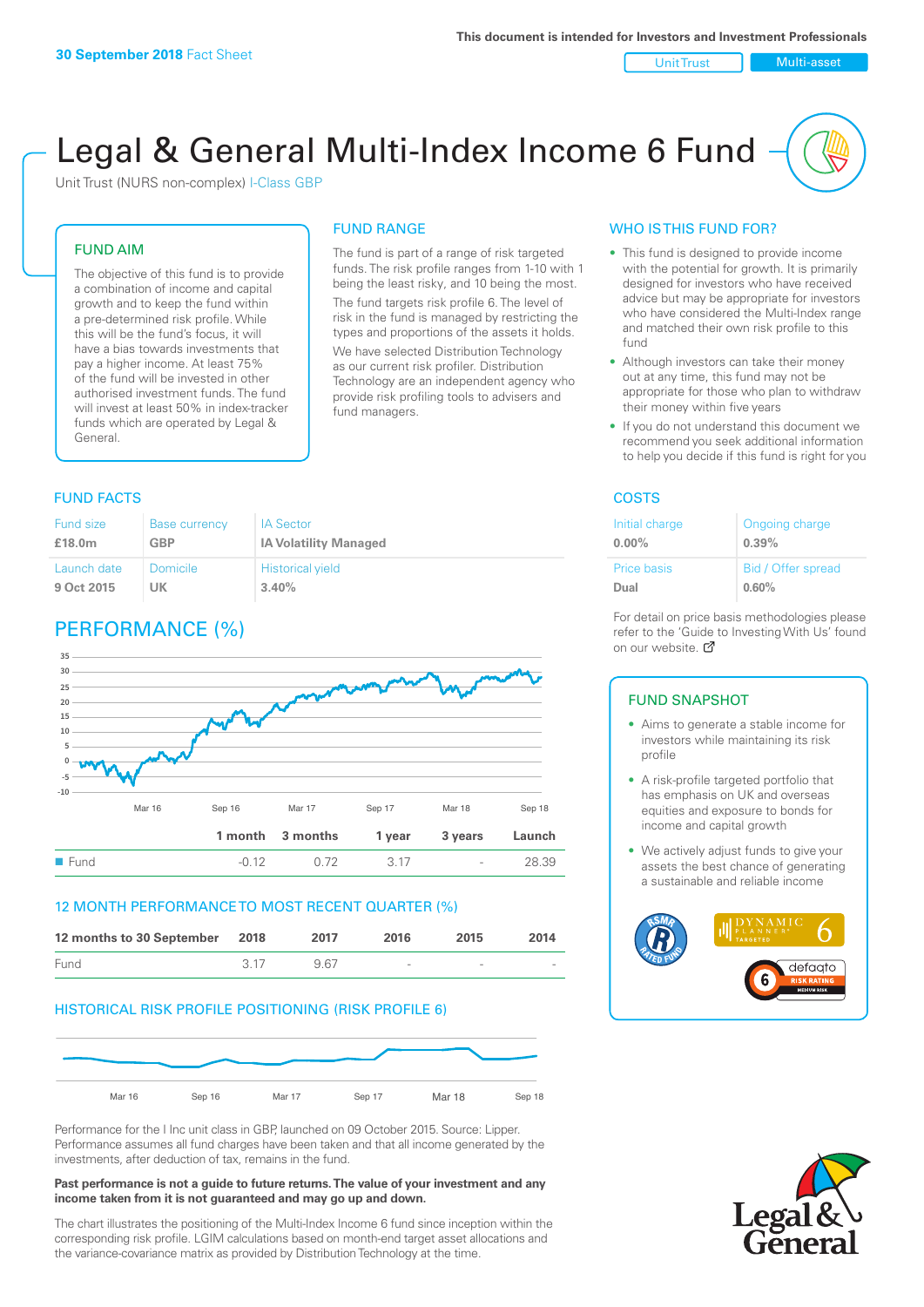### Legal & General Multi-Index Income 6 Fund

Unit Trust (NURS non-complex) I-Class GBP

### PORTFOLIO BREAKDOWN

All data source LGIM unless otherwise stated. Totals may not sum due to rounding.





#### FUND MANAGERS

The fund managers have responsibility for managing the multi-index fund range. They are part of the Multi-Asset Funds (MAF) team in LGIM. This team focuses on designing and managing multi-asset funds that are tailored to match the specific objectives of various client types. The team sits within a wider Asset Allocation team which combines both depth of experience with a broad range of expertise from different fields, including fund management, investment consulting and risk management roles.

## TOP 10 HOLDINGS (%)

| <b>L&amp;G UK Index Trust</b>                                    | 9.4 |
|------------------------------------------------------------------|-----|
| L&G Emerging Markets Government Bond (US\$) Index Fund           | 8.1 |
| L&G Emerging Markets Government Bond (Local Currency) Index Fund | 8.0 |
| L&G US Index Trust                                               | 7.9 |
| iShares UK Dividend UCITS ETF                                    | 7.5 |
| L&G European Index Trust                                         | 6.3 |
| L&G High Income Trust                                            | 6.1 |
| <b>L&amp;G Pacific Index Trust</b>                               | 6.0 |
| L&G Global Emerging Markets Index Fund                           | 5.2 |
| <b>L&amp;G UK Property Fund</b>                                  | 4.5 |